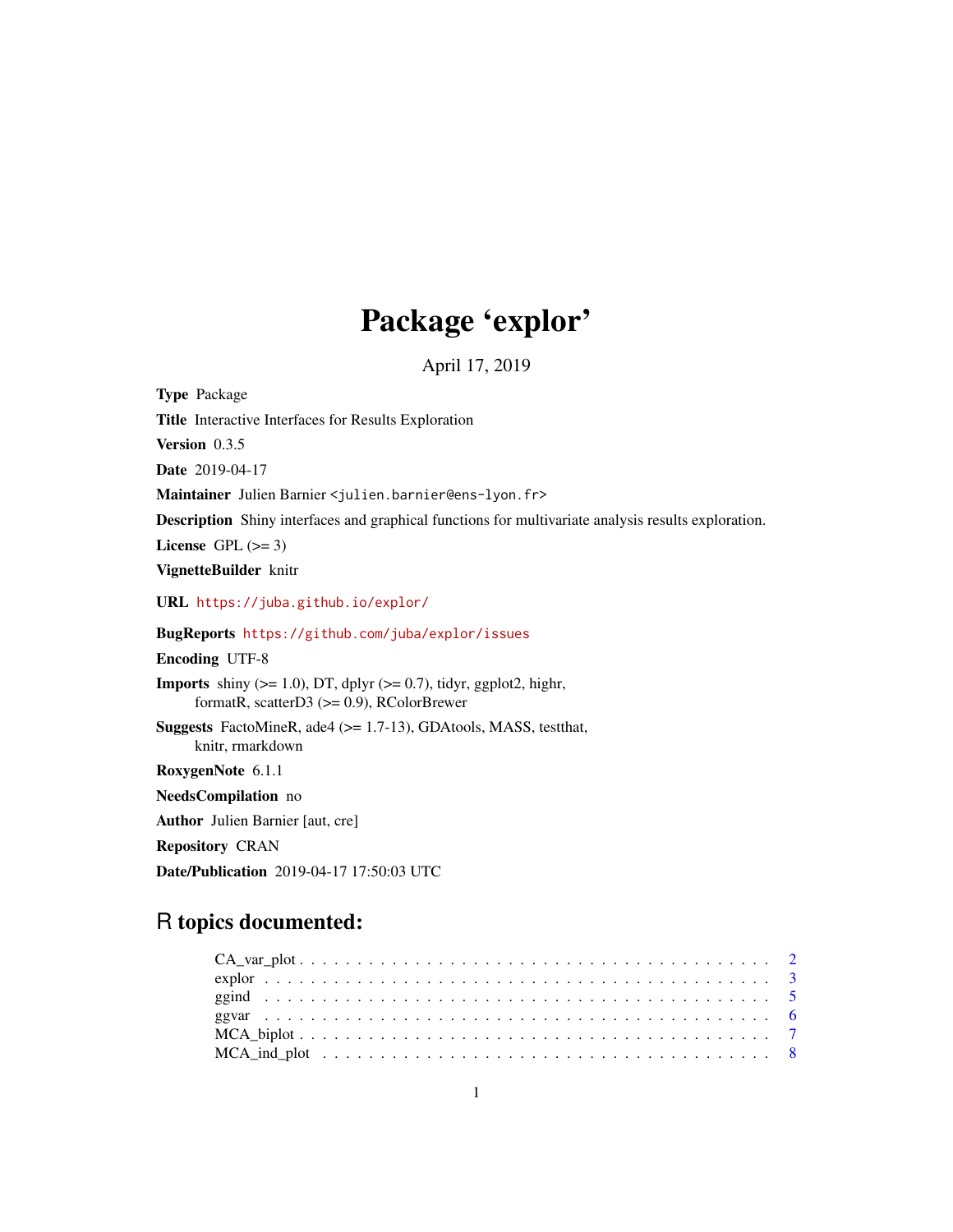<span id="page-1-0"></span>

| Index |  |  |  |  |  |  |  |  |  |  |  |  |  |  |  |  |  | 14 |
|-------|--|--|--|--|--|--|--|--|--|--|--|--|--|--|--|--|--|----|
|       |  |  |  |  |  |  |  |  |  |  |  |  |  |  |  |  |  |    |
|       |  |  |  |  |  |  |  |  |  |  |  |  |  |  |  |  |  |    |
|       |  |  |  |  |  |  |  |  |  |  |  |  |  |  |  |  |  |    |

CA\_var\_plot *Interactive CA variables plot*

#### Description

This function generates an HTML widget displaying the variables plot of a CA result.

#### Usage

```
CA\_var\_plot(res, xax = 1, yax = 2, var\_sup = TRUE,var_hide = "None", var_lab_min_contrib = 0, point_size = 64,
 col_var = NULL, symbol_var = NULL, size_var = NULL,
  size_range = c(10, 300), zoom_callback = NULL, in_explor = FALSE,
  ...)
```
#### Arguments

| res                 | Result of prepare_results() call                           |
|---------------------|------------------------------------------------------------|
| xax                 | Horizontal axis number                                     |
| yax                 | Vertical axis number                                       |
| var_sup             | TRUE to display supplementary variables                    |
| var_hide            | elements to hide (rows or columns)                         |
| var_lab_min_contrib |                                                            |
|                     | Contribution threshold to display points labels            |
| point_size          | base point size                                            |
| col_var             | name of the variable for points color                      |
| symbol_var          | name of the variable for points symbol                     |
| size_var            | name of the variable for points size                       |
| size_range          | points size range with format c(minimum, maximum)          |
| zoom_callback       | scatterD3 zoom callback JavaScript body                    |
| in_explor           | wether the plot is to be displayed in the explor interface |
| .                   | Other arguments passed to scatterD3                        |

### Author(s)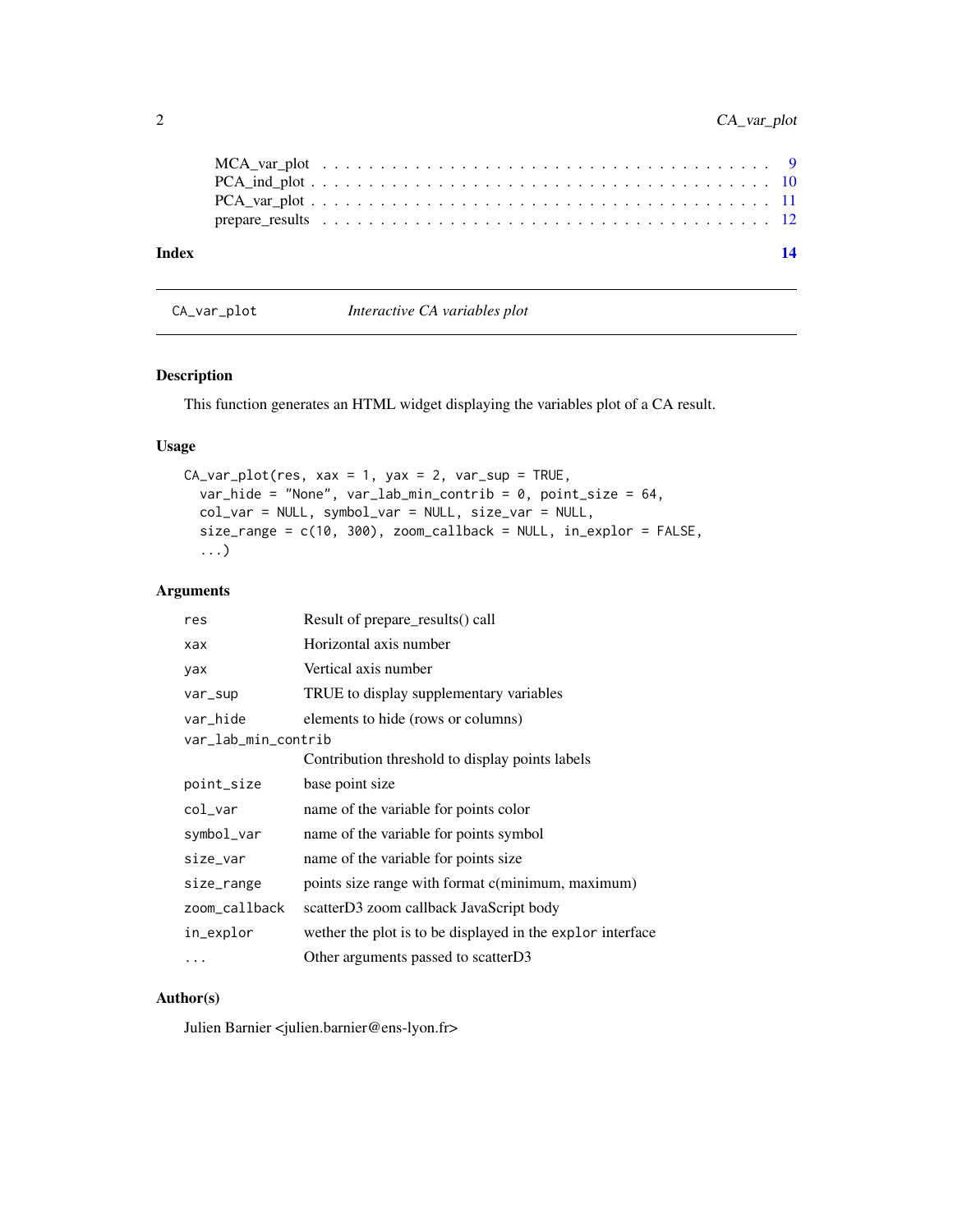<span id="page-2-0"></span>

This function launches a shiny app in a web browser in order to do interactive visualisation and exploration of an analysis results.

#### Usage

```
explor(obj)
## S3 method for class 'CA'
explor(obj)
## S3 method for class 'coa'
explor(obj)
## S3 method for class 'MCA'
explor(obj)
## S3 method for class 'speMCA'
explor(obj)
## S3 method for class 'mca'
explor(obj)
## S3 method for class 'acm'
explor(obj)
## S3 method for class 'PCA'
explor(obj)
## S3 method for class 'princomp'
explor(obj)
## S3 method for class 'prcomp'
explor(obj)
## S3 method for class 'pca'
explor(obj)
```
#### Arguments

| obj | object containing analysis results |  |
|-----|------------------------------------|--|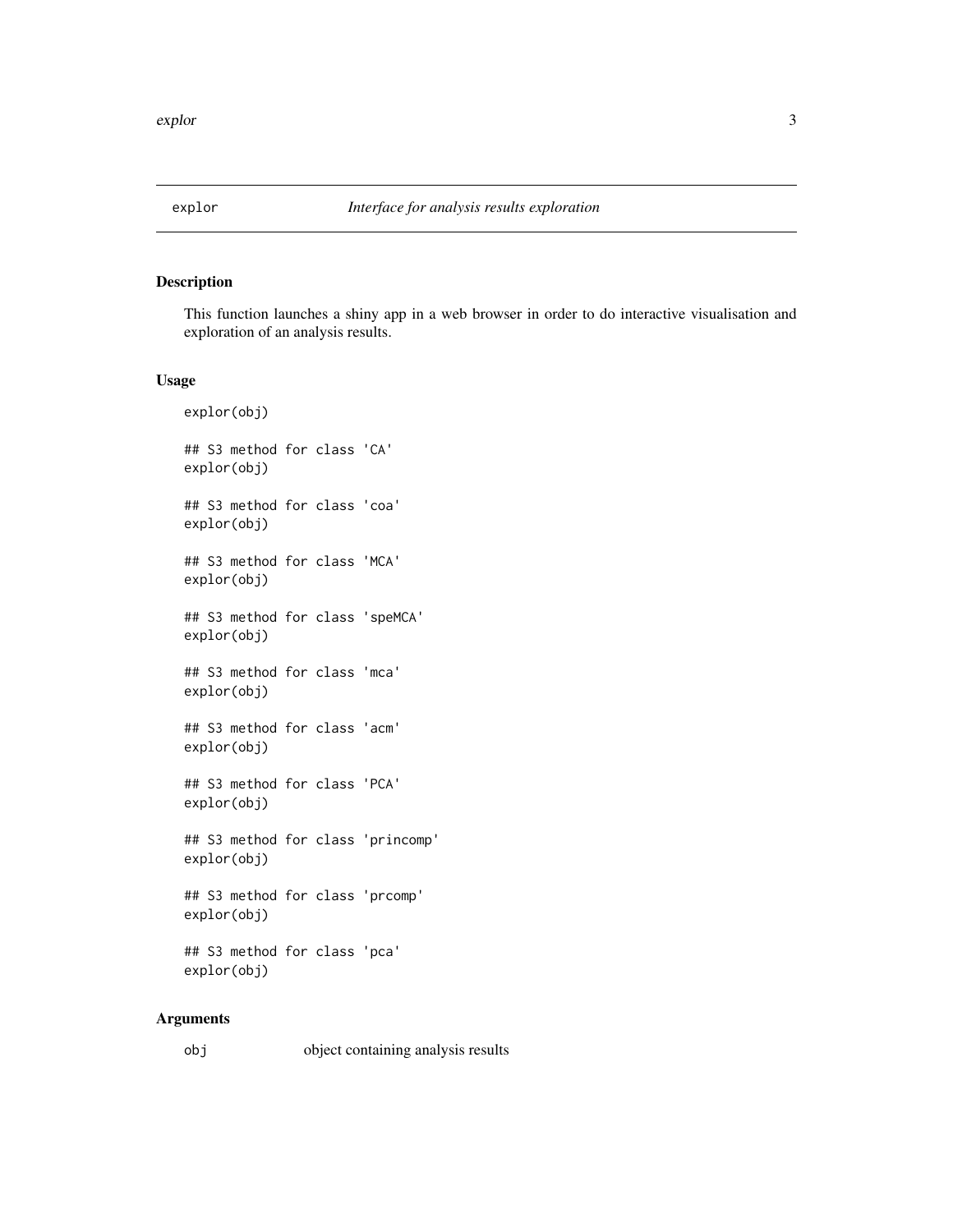#### <span id="page-3-0"></span>Details

If you want to display supplementary individuals or variables and you're using the [dudi.coa](#page-0-0) function, you can add the coordinates of [suprow](#page-0-0) and/or [supcol](#page-0-0) to as supr and/or supr elements added to your [dudi.coa](#page-0-0) result (See example).

If you want to display supplementary individuals or variables and you're using the dudi. acm function, you can add the coordinates of [suprow](#page-0-0) and/or [supcol](#page-0-0) to as supi and/or supv elements added to your [dudi.acm](#page-0-0) result (See example).

If you want to display supplementary individuals or variables and you're using the [dudi.pca](#page-0-0) function, you can add the coordinates of [suprow](#page-0-0) and/or [supcol](#page-0-0) to as supi and/or supv elements added to your [dudi.pca](#page-0-0) result (See example).

#### Value

The function launches a shiny app in the system web browser.

#### Author(s)

Julien Barnier <julien.barnier@ens-lyon.fr>

#### Examples

## Not run: require(FactoMineR) ## FactoMineR::MCA exploration data(hobbies) mca <- MCA(hobbies[1:1000,c(1:8,21:23)], quali.sup = 9:10, quanti.sup =  $11$ , ind.sup =  $1:100$ , graph =  $FALSE$ ) explor(mca) ## FactoMineR::PCA exploration data(decathlon)  $d \leq -$  decathlon[, 1:12]  $pca \leq PCA(d, quanti.sup = 11:12, graph = FALSE)$ explor(pca) ## End(Not run) ## Not run: library(ade4) data(bordeaux) tab <- bordeaux row\_sup  $\le$  tab[5,-4]  $col\_sup \leftarrow tab[-5, 4]$  $\cos \leftarrow \text{dudi}.\cos(\text{tab}[-5,-4], \text{nf} = 5, \text{scan}f = \text{FALSE})$ coa\$supr <- suprow(coa, row\_sup)\$lisup coa\$supc <- supcol(coa, col\_sup)\$cosup explor(coa)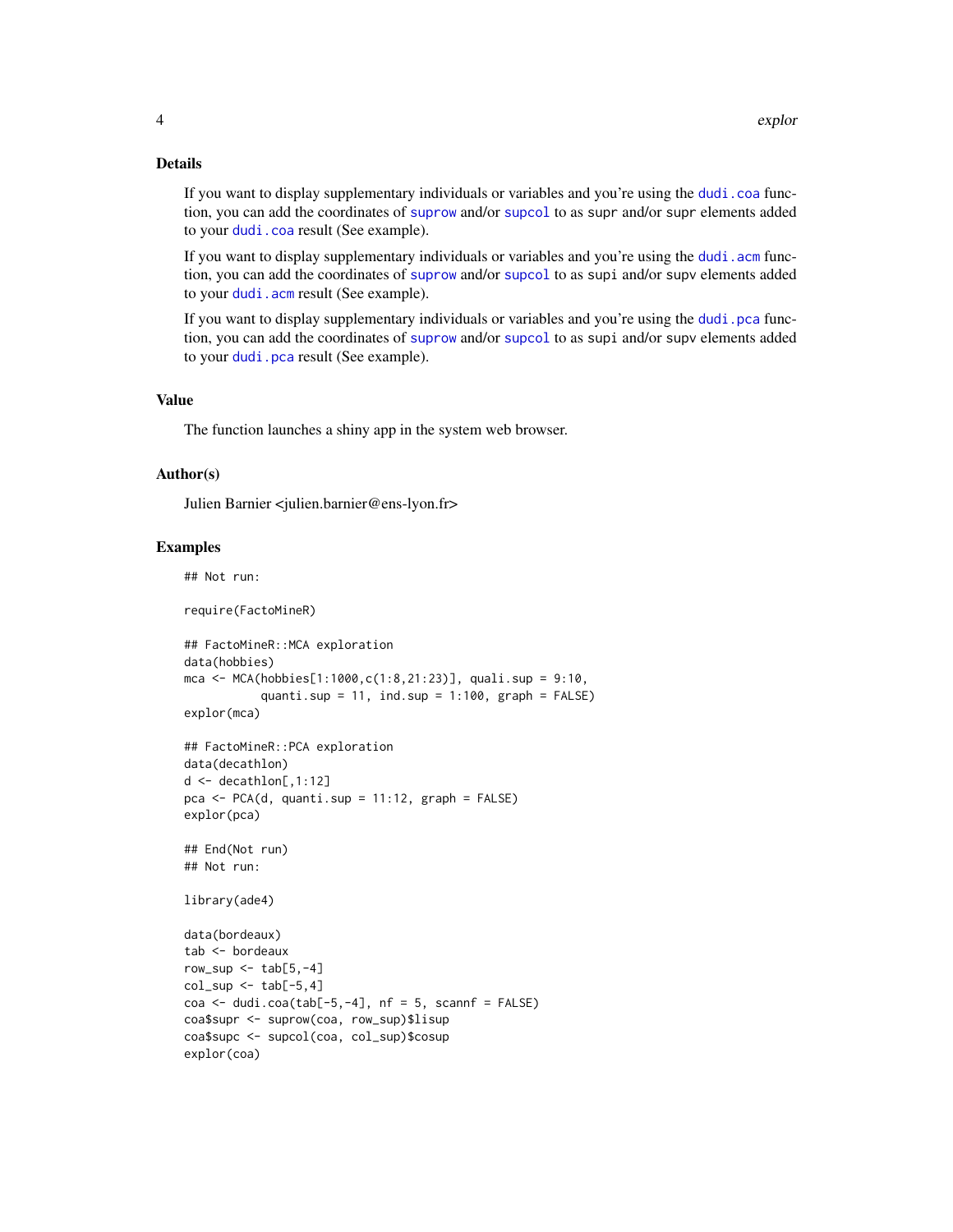#### <span id="page-4-0"></span> $g$ gind  $5$

```
## End(Not run)
## Not run:
library(ade4)
data(banque)
d <- banque[-(1:100), -(19:21)]ind_sup <- banque[1:100, -(19:21)]
var_sup <- banque[-(1:100),19:21]
acm <- dudi.acm(d, scannf = FALSE, nf = 5)
acm$supv <- supcol(acm, dudi.acm(var_sup, scannf = FALSE, nf = 5)$tab)$cosup
colw <- acm$cw*ncol(d)
X <- acm.disjonctif(ind_sup)
X \leftarrow \text{data}. frame(t(t(X)/\text{colw}) - 1)
acm$supi <- suprow(acm, X)$lisup
explor(acm)
## End(Not run)
## Not run:
library(ade4)
data(deug)
d <- deug$tab
sup_var <- d[-(1:10), 8:9]
sup\_ind \le d[1:10, -(8:9)]pca <- dudi.pca(d[-(1:10), -(8:9)], scale = TRUE, scannf = FALSE, nf = 5)
supi <- suprow(pca, sup_ind)
pca$supi <- supi$lisup
supv <- supcol(pca, dudi.pca(sup_var, scale = TRUE, scannf = FALSE)$tab)
pca$supv <- supv$cosup
explor(pca)
## End(Not run)
```
ggind *Graphical representation of indivduals (rows) of a multivariate analysis*

#### Description

This function displays a graphical representation of the individuals (rows) of a multivariate analysis.

This function displays a graphical representation of the individuals (rows) of a multiple correspondence analysis generated by the MCA function of the FactoMineR package.

#### Usage

 $ggind(obj, ...)$ ## S3 method for class 'MCA'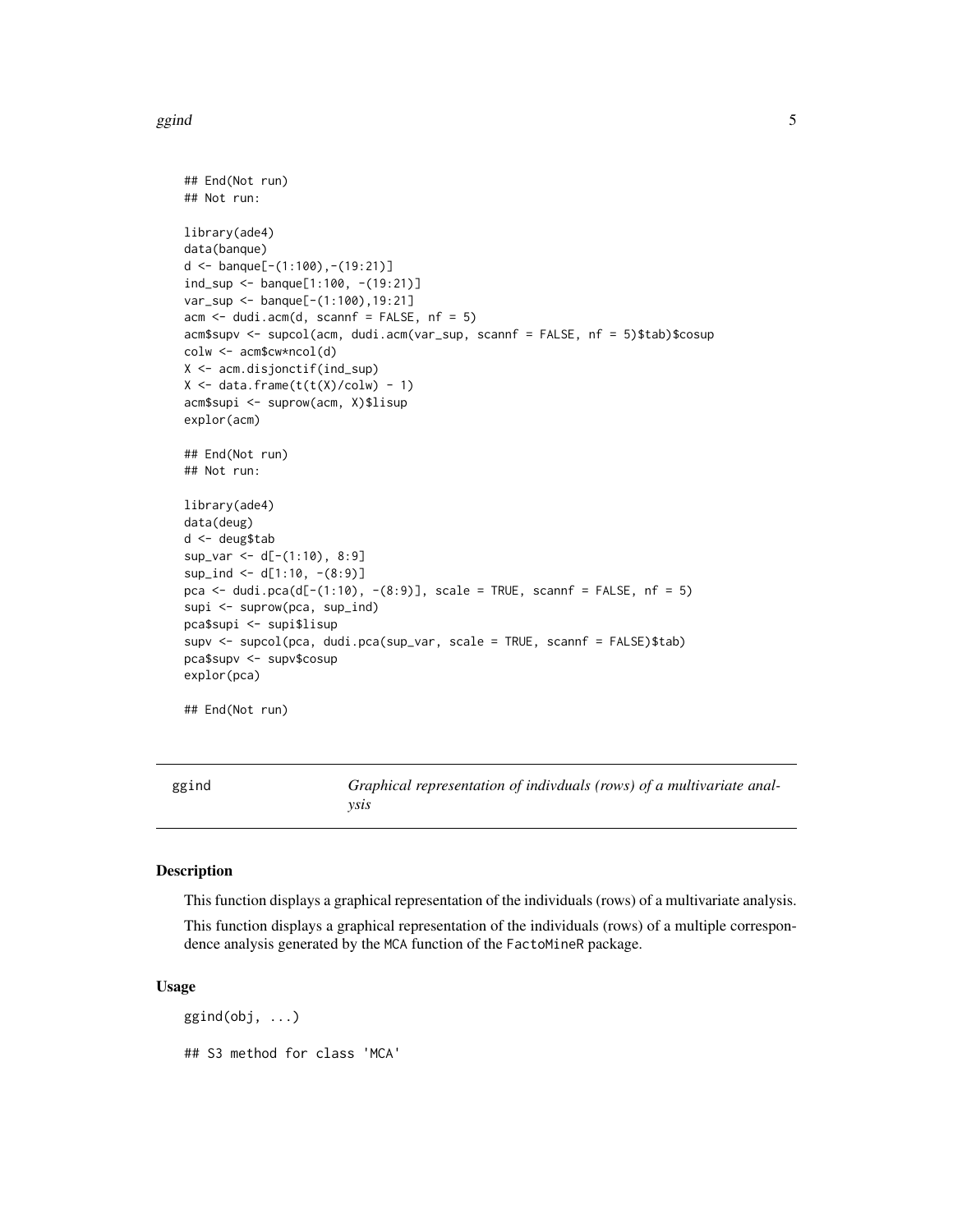6 ggvar ble stort at the stort of the stort of the stort of the stort of the stort of the stort of the stort of the stort of the stort of the stort of the stort of the stort of the stort of the stort of the stort of the st

```
ggind(obj, xax = 1, yax = 2, fac = NA, label = NULL,alpha = 0.5, palette = "Set1", ...)
```
#### Arguments

| obi      | a multivariate analysis results object. Currently only MCA is supported       |
|----------|-------------------------------------------------------------------------------|
| $\ddots$ | arguments passed to other methods                                             |
| xax      | number of the x axis                                                          |
| yax      | number of the y axis                                                          |
| fac      | an optional factor by which points are colored, and confidence ellipses drawn |
| label    | legend title                                                                  |
| alpha    | points opacity                                                                |
| palette  | palette for points coloring, if fac is not NULL                               |
|          |                                                                               |

|--|--|

ggvar *Graphical representation of the variables (columnss) of a multivariate analysis*

#### Description

This function displays a graphical representation of the variables (columns) of a multivariate analysis.

This function displays a graphical representation of the variables (columns) of a multiple correspondence analysis generated by the MCA function of the FactoMineR package.

#### Usage

```
ggvar(obj, ...)
## S3 method for class 'MCA'
ggvar(obj, xax = 1, yax = 2, size = 4, alpha = 0.5,palette = "Set1", \dots)
```
#### Arguments

| obi      | a multivariate analysis results object. Currently only MCA is supported |
|----------|-------------------------------------------------------------------------|
| $\cdots$ | arguments passed to other methods                                       |
| xax      | number of the x axis                                                    |
| yax      | number of the y axis                                                    |
| size     | text size                                                               |
| alpha    | points opacity                                                          |
| palette  | palette for variables coloring                                          |

<span id="page-5-0"></span>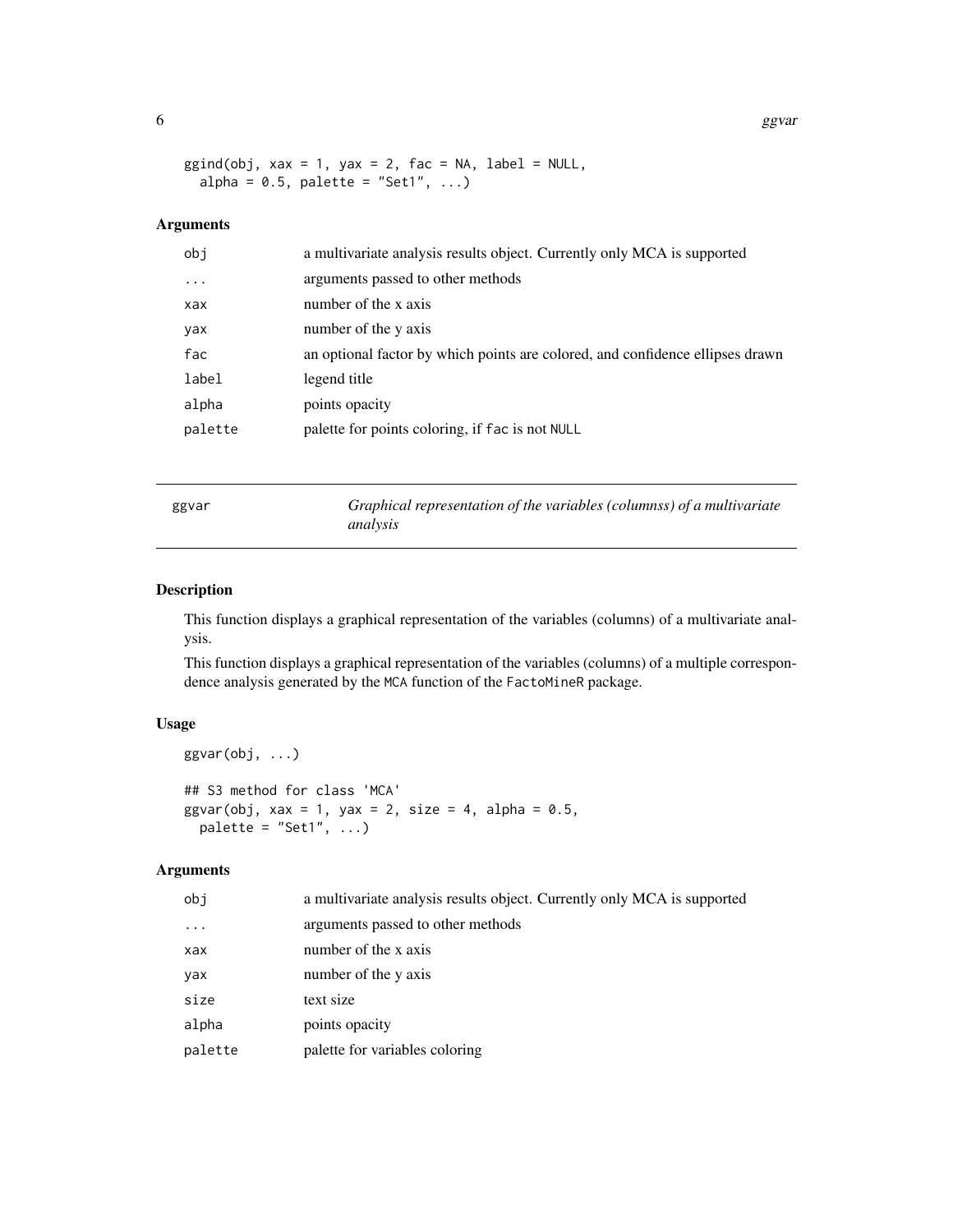#### <span id="page-6-0"></span>MCA\_biplot 7

#### Author(s)

Julien Barnier <julien.barnier@ens.lyon.fr>

#### See Also

**[MCA](#page-0-0)** 

MCA\_biplot *Interactive MCA biplot*

#### Description

This function generates an HTML widget displaying the variables plot of an MCA result.

#### Usage

```
MCA_biplot(res, xax = 1, yax = 2, col_var, ind_sup = TRUE,var_sup = TRUE, bi_lab_min_contrib = 0, symbol_var = NULL,
  ind\_point\_size = 16, var\_point\_size = 96, ind\_opacity = 0.5,
  ind_opacity_var = NULL, ind_labels = FALSE, zoom_callback = NULL,
  in\_explor = FALSE, ...)
```
#### Arguments

| res                | Result of prepare_results() call                           |
|--------------------|------------------------------------------------------------|
| xax                | Horizontal axis number                                     |
| yax                | Vertical axis number                                       |
| col_var            | name of the variable for points color                      |
| ind_sup            | TRUE to display supplementary individuals                  |
| var_sup            | TRUE to display supplementary variables                    |
| bi_lab_min_contrib |                                                            |
|                    | Contribution threshold to display points labels            |
| symbol_var         | name of the variable for points symbol                     |
|                    | ind_point_size base point size for individuals             |
|                    | var_point_size base point size for variable levels         |
| ind_opacity        | individuals point opacity (constant)                       |
| ind_opacity_var    |                                                            |
|                    | individuals point opacity (variable)                       |
| ind_labels         | TRUE to display individuals labels                         |
| zoom_callback      | scatterD3 zoom callback JavaScript body                    |
| in_explor          | wether the plot is to be displayed in the explor interface |
| .                  | Other arguments passed to scatterD3                        |

#### Author(s)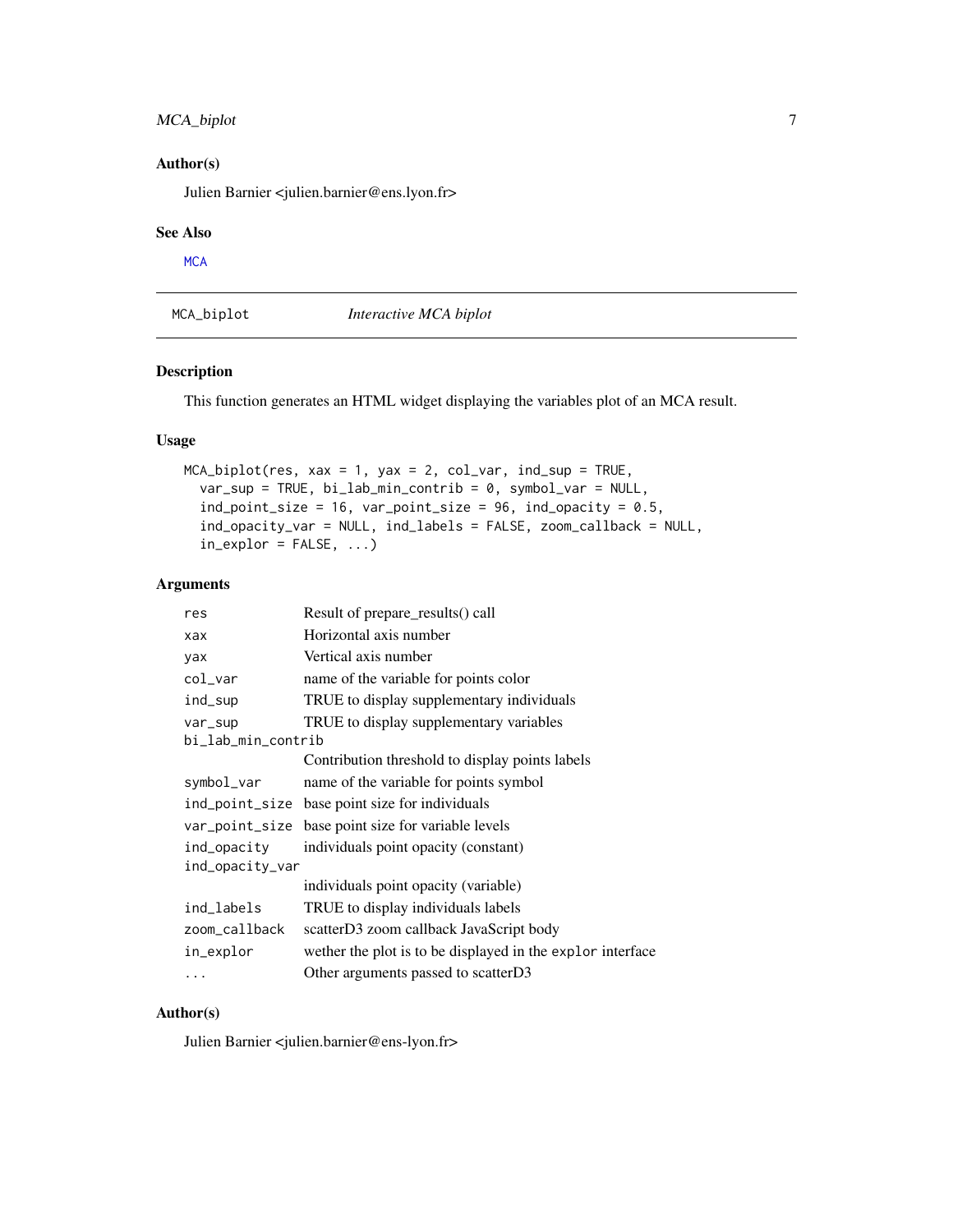<span id="page-7-0"></span>

This function generates an HTML widget displaying the individuals plot of an MCA result.

#### Usage

```
MCA\_ind\_plot(res, xax = 1, yax = 2, ind\_sup = TRUE,ind_lab_min_contrib = 0, lab_var = NULL, col_var = NULL,
  symbol_var = NULL, opacity_var = NULL, size_var = NULL,
  size_range = c(10, 300), zoom_callback = NULL, in_explor = FALSE,
  ...)
```
#### Arguments

| res                 | Result of prepare_results() call                           |
|---------------------|------------------------------------------------------------|
| xax                 | Horizontal axis number                                     |
| yax                 | Vertical axis number                                       |
| ind_sup             | TRUE to display supplementary individuals                  |
| ind_lab_min_contrib |                                                            |
|                     | Contribution threshold to display points labels            |
| lab_var             | variable to be used for points names                       |
| col_var             | variable to be used for points color                       |
| symbol_var          | name of the variable for points symbol                     |
| opacity_var         | name of the variable for points opacity                    |
| size_var            | name of the variable for points size                       |
| size_range          | points size range with format c(minimum, maximum)          |
| zoom_callback       | scatterD3 zoom callback JavaScript body                    |
| in_explor           | wether the plot is to be displayed in the explor interface |
| $\cdots$            | Other arguments passed to scatterD3                        |

#### Author(s)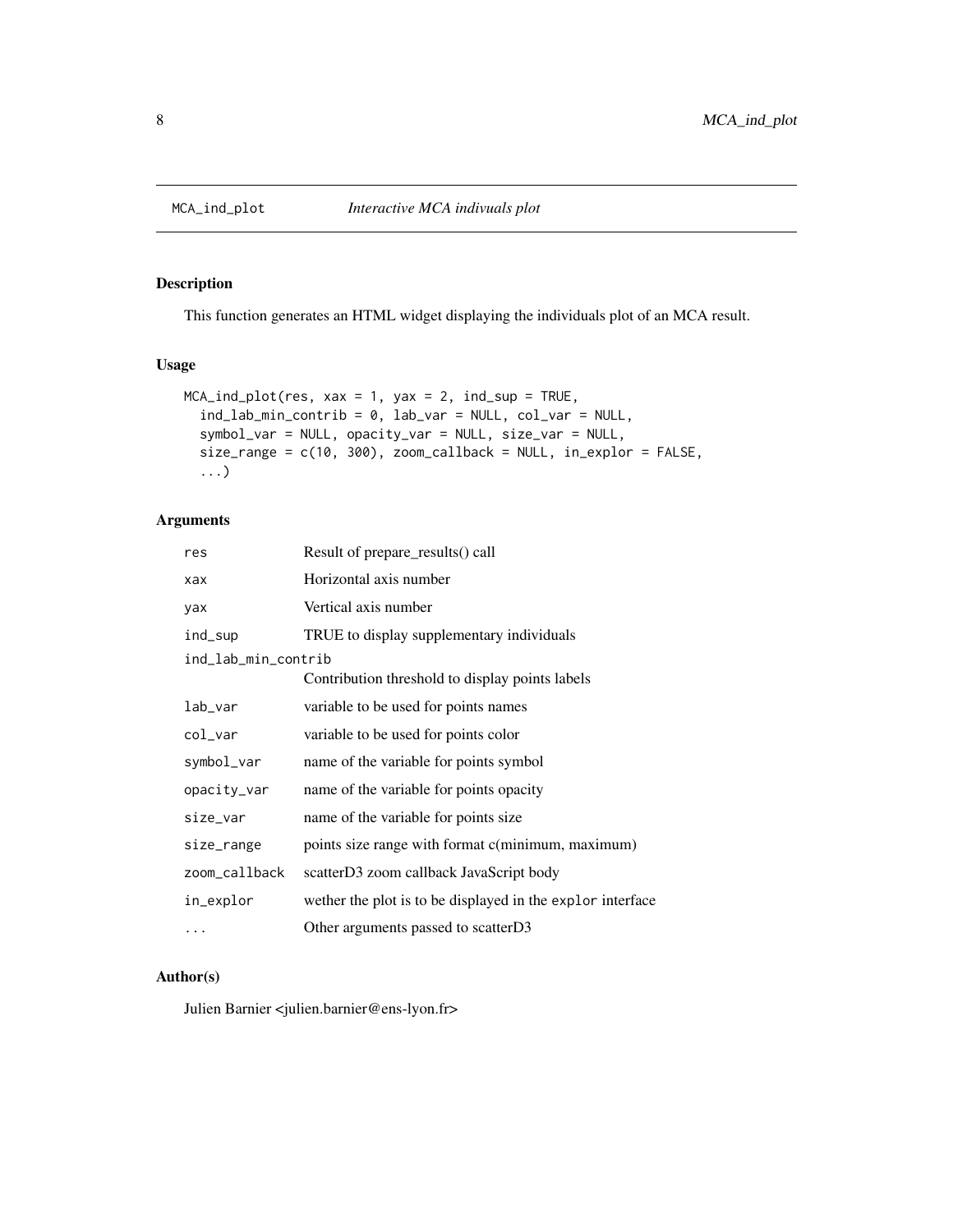<span id="page-8-0"></span>This function generates an HTML widget displaying the variables plot of an MCA result.

#### Usage

```
MCA_Var_plot(res, xax = 1, yax = 2, var_sup = TRUE,var_lab_min_contrib = 0, point_size = 64, col_var = NULL,
  symbol_var = NULL, size_var = NULL, size_range = c(10, 300),
  zoom_callback = NULL, in_explor = FALSE, ...)
```
#### Arguments

| res                 | Result of prepare_results() call                           |
|---------------------|------------------------------------------------------------|
| xax                 | Horizontal axis number                                     |
| yax                 | Vertical axis number                                       |
| var_sup             | TRUE to display supplementary variables                    |
| var_lab_min_contrib |                                                            |
|                     | Contribution threshold to display points labels            |
| point_size          | base point size                                            |
| col_var             | name of the variable for points color                      |
| symbol_var          | name of the variable for points symbol                     |
| size_var            | name of the variable for points size                       |
| size_range          | points size range with format c(minimum, maximum)          |
| zoom_callback       | scatterD3 zoom callback JavaScript body                    |
| in_explor           | wether the plot is to be displayed in the explor interface |
| .                   | Other arguments passed to scatterD3                        |

#### Author(s)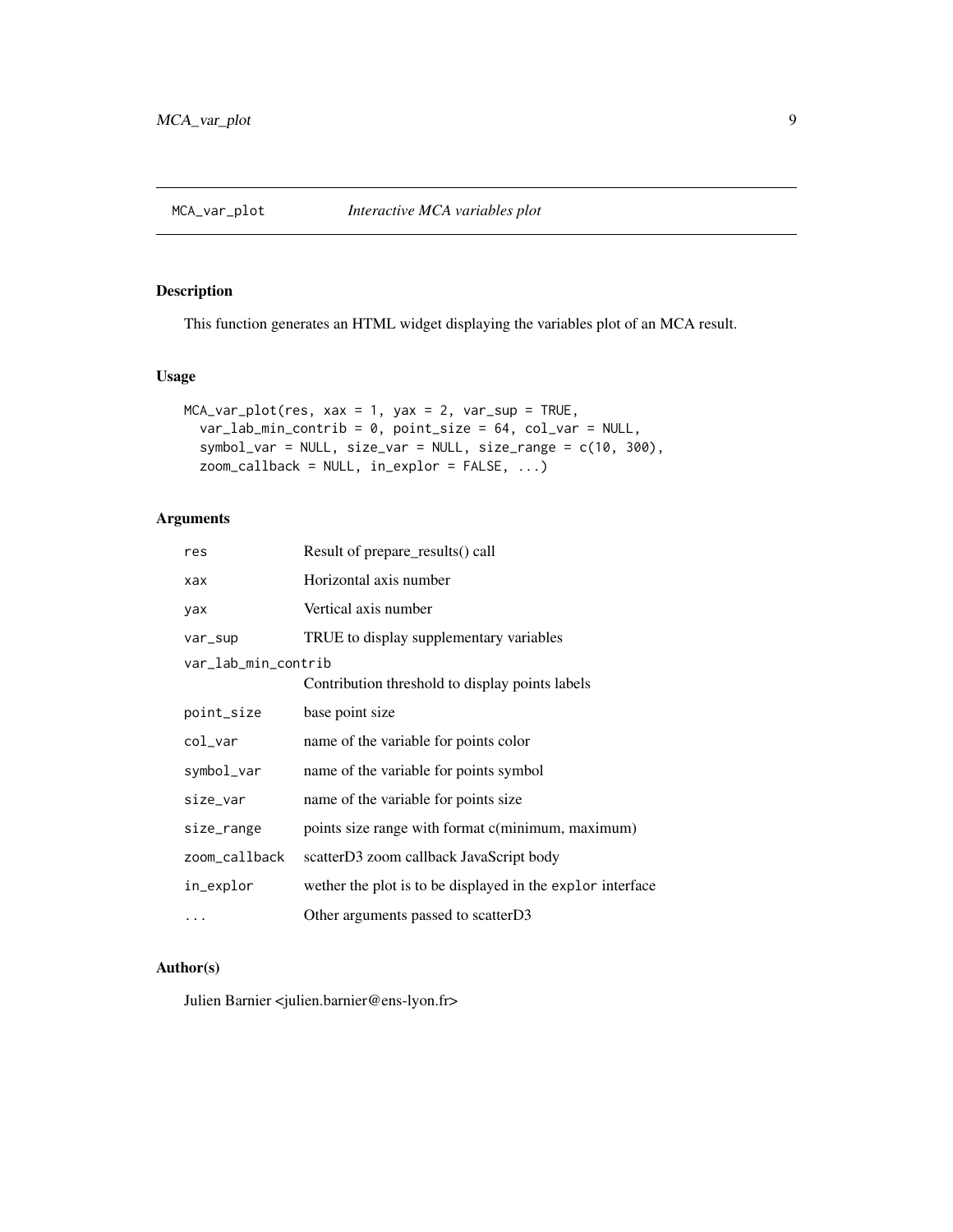<span id="page-9-0"></span>

This function generates an HTML widget displaying the individuals plot of a PCA result.

#### Usage

```
PCA\_ind\_plot(res, xax = 1, yax = 2, ind\_sup = TRUE,ind_lab_min_contrib = 0, col_var = NULL, symbol_var = NULL,
  opacity_var = NULL, size_var = NULL, size_range = c(10, 300),
  lab_var = NULL, zoom_callback = NULL, in_explor = FALSE, ...)
```
#### Arguments

| res                 | Result of prepare_results() call                           |
|---------------------|------------------------------------------------------------|
| xax                 | Horizontal axis number                                     |
| yax                 | Vertical axis number                                       |
| ind_sup             | TRUE to display supplementary individuals                  |
| ind_lab_min_contrib |                                                            |
|                     | Contribution threshold to display points labels            |
| $col\_var$          | variable to be used for points color                       |
| symbol_var          | name of the variable for points symbol                     |
| opacity_var         | name of the variable for points opacity                    |
| size_var            | name of the variable for points size                       |
| size_range          | points size range with format c(minimum, maximum)          |
| lab_var             | variable to be used for points names                       |
| zoom_callback       | scatterD3 zoom callback JavaScript body                    |
| in_explor           | wether the plot is to be displayed in the explor interface |
| $\cdots$            | Other arguments passed to scatterD3                        |

#### Author(s)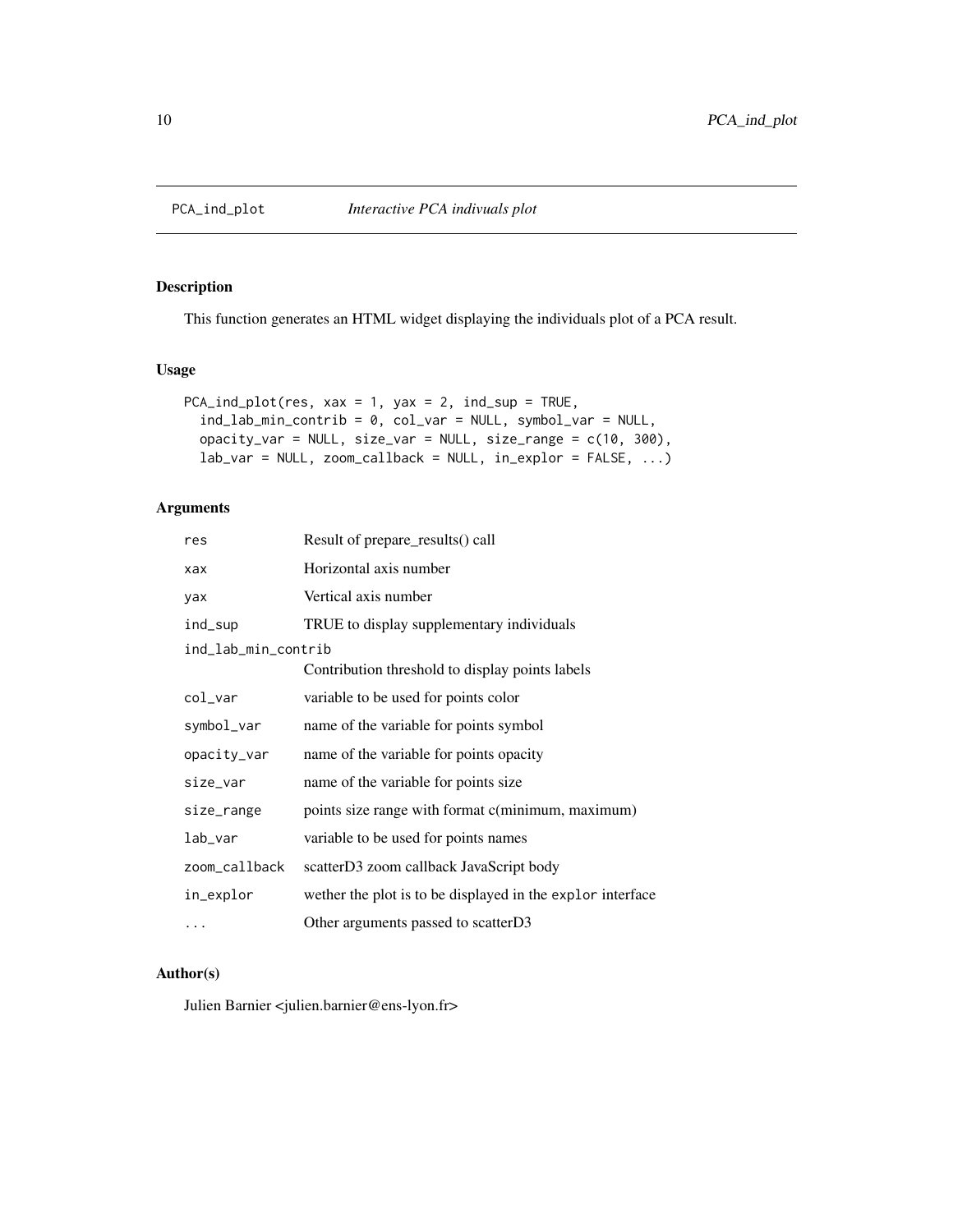<span id="page-10-0"></span>This function generates an HTML widget displaying the variables plot of a PCA result.

#### Usage

```
PCA_var_plot(res, xax = 1, yax = 2, var_sup = TRUE,
  var_lab_min_contrib = 0, scale_unit = FALSE, col_var = NULL,
  size_var = NULL, zoom_callback = NULL, in_explor = FALSE,
 xlim = NULL, ylim = NULL, ...
```
#### Arguments

| res                 | Result of prepare_results() call                           |
|---------------------|------------------------------------------------------------|
| xax                 | Horizontal axis number                                     |
| yax                 | Vertical axis number                                       |
| var_sup             | TRUE to display supplementary variables                    |
| var_lab_min_contrib |                                                            |
|                     | Contribution threshold to display points labels            |
| scale_unit          | wether the PCA is scaled                                   |
| col_var             | name of the variable for points color                      |
| size_var            | name of the variable for points size                       |
| zoom_callback       | scatterD3 zoom callback JavaScript body                    |
| in_explor           | wether the plot is to be displayed in the explor interface |
| xlim                | custom x axis limits                                       |
| ylim                | custom y axis limits                                       |
| .                   | Other arguments passed to scatterD3                        |

#### Author(s)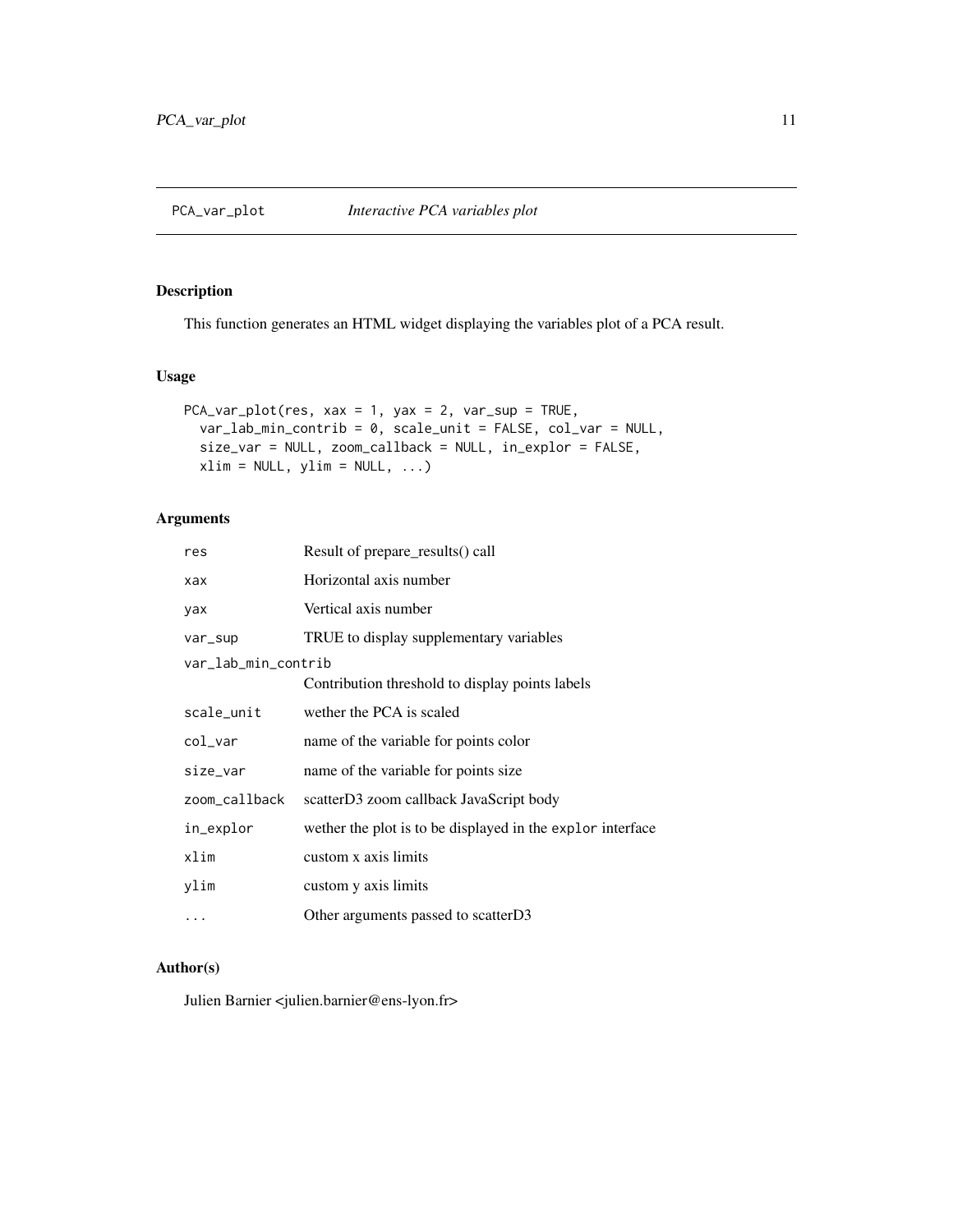<span id="page-11-0"></span>prepare\_results *Analysis results preparation*

#### Description

This function prepares results to be used by explor. Not to be used directly.

#### Usage

```
prepare_results(obj)
## S3 method for class 'CA'
prepare_results(obj)
## S3 method for class 'mca'
prepare_results(obj)
## S3 method for class 'MCA'
prepare_results(obj)
## S3 method for class 'PCA'
prepare_results(obj)
## S3 method for class 'coa'
prepare_results(obj)
## S3 method for class 'acm'
prepare_results(obj)
## S3 method for class 'pca'
prepare_results(obj)
## S3 method for class 'prcomp'
prepare_results(obj)
## S3 method for class 'princomp'
prepare_results(obj)
## S3 method for class 'speMCA'
prepare_results(obj)
```
#### Arguments

```
obj object containing analysis results
```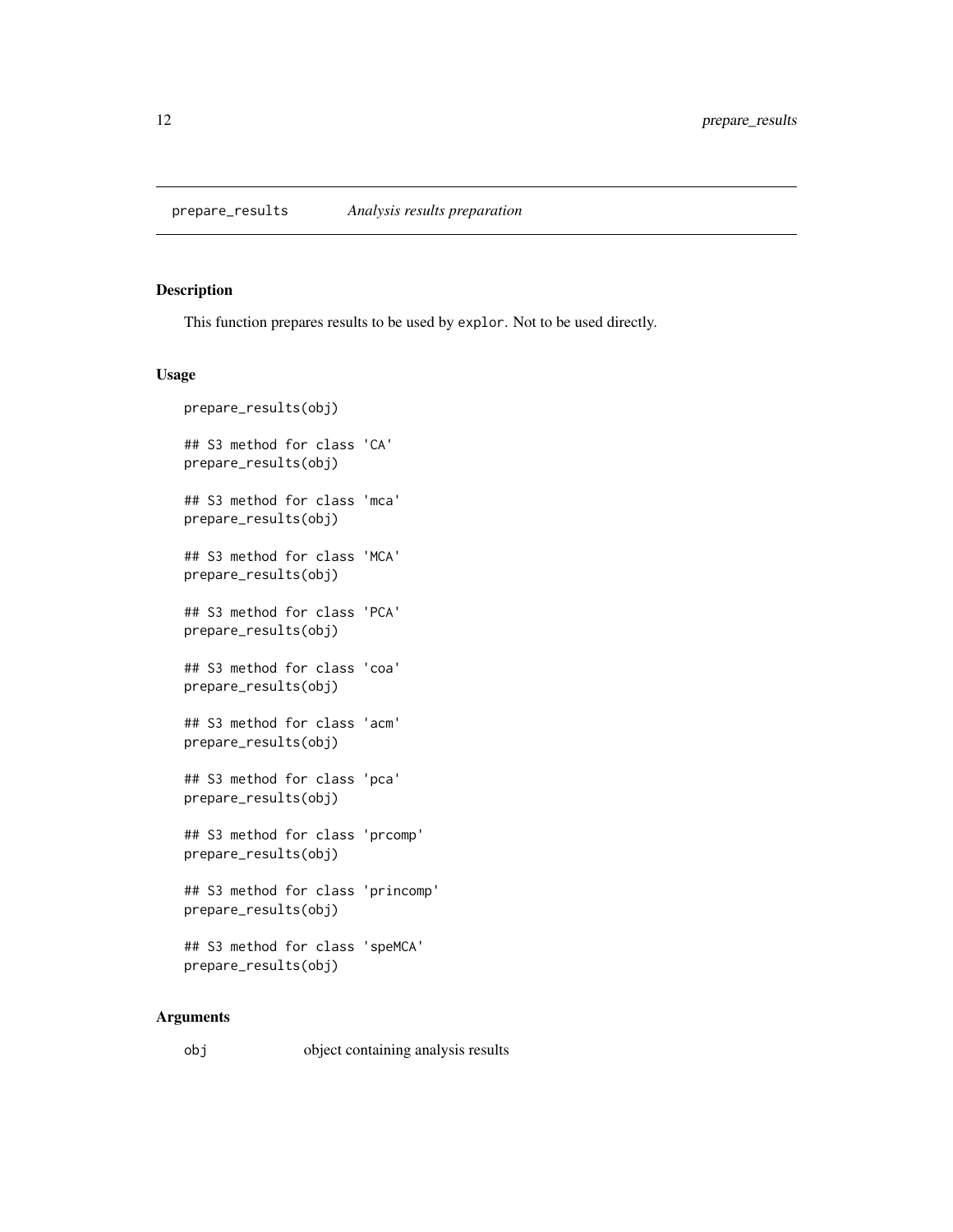#### <span id="page-12-0"></span>Author(s)

Julien Barnier <julien.barnier@ens-lyon.fr> Julien Barnier <julien.barnier@ens-lyon.fr> Julien Barnier <julien.barnier@ens-lyon.fr> Julien Barnier <julien.barnier@ens-lyon.fr> Julien Barnier <julien.barnier@ens-lyon.fr> Julien Barnier <julien.barnier@ens-lyon.fr> Julien Barnier <julien.barnier@ens-lyon.fr> Julien Barnier <julien.barnier@ens-lyon.fr> Julien Barnier <julien.barnier@ens-lyon.fr> Julien Barnier <julien.barnier@ens-lyon.fr> Julien Barnier <julien.barnier@ens-lyon.fr>

#### See Also

**[CA](#page-0-0)** [mca](#page-0-0) **[MCA](#page-0-0) [PCA](#page-0-0) [CA](#page-0-0)** [dudi.acm](#page-0-0) [dudi.pca](#page-0-0) [prcomp](#page-0-0) [princomp](#page-0-0) [speMCA](#page-0-0)